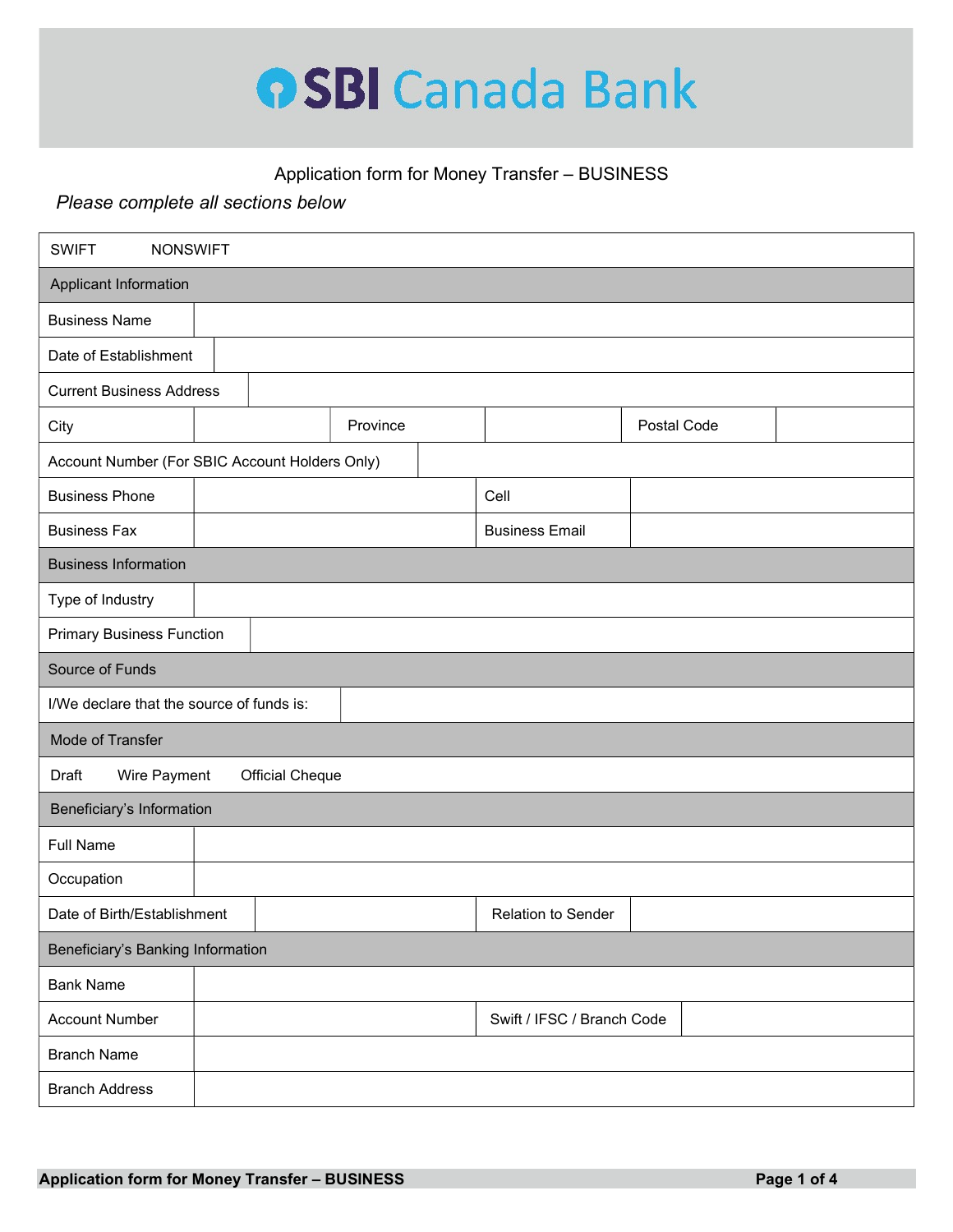| Beneficiary's Banking Information (Continued)                                                                                                                                                              |  |                                                                                                                                                                   |        |                                    |                                                                                                                                    |  |  |  |
|------------------------------------------------------------------------------------------------------------------------------------------------------------------------------------------------------------|--|-------------------------------------------------------------------------------------------------------------------------------------------------------------------|--------|------------------------------------|------------------------------------------------------------------------------------------------------------------------------------|--|--|--|
| Purpose of Transfer                                                                                                                                                                                        |  |                                                                                                                                                                   |        |                                    |                                                                                                                                    |  |  |  |
| Are you a PEP (Applicable to Authorized Signatory)? Yes<br><b>No</b>                                                                                                                                       |  |                                                                                                                                                                   |        |                                    |                                                                                                                                    |  |  |  |
| <b>PEP Status</b>                                                                                                                                                                                          |  |                                                                                                                                                                   |        |                                    | <b>PEP Description</b>                                                                                                             |  |  |  |
| <b>INR</b><br>Currency to be remitted                                                                                                                                                                      |  |                                                                                                                                                                   | Amount |                                    |                                                                                                                                    |  |  |  |
| <b>Beneficiary's Address</b>                                                                                                                                                                               |  |                                                                                                                                                                   |        |                                    |                                                                                                                                    |  |  |  |
| <b>Street</b>                                                                                                                                                                                              |  |                                                                                                                                                                   |        |                                    |                                                                                                                                    |  |  |  |
| City                                                                                                                                                                                                       |  |                                                                                                                                                                   |        |                                    | Province / State                                                                                                                   |  |  |  |
| Country                                                                                                                                                                                                    |  |                                                                                                                                                                   |        |                                    | Postal Code                                                                                                                        |  |  |  |
| Telephone                                                                                                                                                                                                  |  |                                                                                                                                                                   |        |                                    | Email                                                                                                                              |  |  |  |
| <b>Payment Details</b>                                                                                                                                                                                     |  |                                                                                                                                                                   |        |                                    |                                                                                                                                    |  |  |  |
| By Debit,                                                                                                                                                                                                  |  | Debit to Account Number:                                                                                                                                          |        |                                    |                                                                                                                                    |  |  |  |
| Bank Cheque, or<br><b>Bank Draft</b>                                                                                                                                                                       |  |                                                                                                                                                                   |        | By Other Bank Cheque/Draft Number: |                                                                                                                                    |  |  |  |
|                                                                                                                                                                                                            |  | Name of Other Bank                                                                                                                                                |        |                                    |                                                                                                                                    |  |  |  |
|                                                                                                                                                                                                            |  | Check here if paying by debit card:<br>Currency:<br>Amount to be remitted:<br>Add. Transfer Fee:<br>Add. Mail Charges (if applicable):<br>Amount Paid in (Total): |        |                                    |                                                                                                                                    |  |  |  |
|                                                                                                                                                                                                            |  |                                                                                                                                                                   |        | CAD                                |                                                                                                                                    |  |  |  |
|                                                                                                                                                                                                            |  |                                                                                                                                                                   |        |                                    |                                                                                                                                    |  |  |  |
|                                                                                                                                                                                                            |  |                                                                                                                                                                   |        |                                    |                                                                                                                                    |  |  |  |
|                                                                                                                                                                                                            |  |                                                                                                                                                                   |        |                                    |                                                                                                                                    |  |  |  |
|                                                                                                                                                                                                            |  |                                                                                                                                                                   |        |                                    |                                                                                                                                    |  |  |  |
|                                                                                                                                                                                                            |  | Exchange Rate:                                                                                                                                                    |        |                                    |                                                                                                                                    |  |  |  |
| Declaration                                                                                                                                                                                                |  |                                                                                                                                                                   |        |                                    | 1. I declare that I have read the Bank's Terms & Conditions provided on the reverse/next page of this application. By signing this |  |  |  |
| application form I hereby agree to be bound by them.                                                                                                                                                       |  |                                                                                                                                                                   |        |                                    |                                                                                                                                    |  |  |  |
|                                                                                                                                                                                                            |  |                                                                                                                                                                   |        |                                    | 2. I confirm that the information provided in this form is complete and correct in all respects                                    |  |  |  |
| 3. The amount is being remitted on my OWN behalf and NOT on behalf of or for the benefit of any third party.<br>4. I am solely responsible for accuracy of the information and agree to abide by the same. |  |                                                                                                                                                                   |        |                                    |                                                                                                                                    |  |  |  |
| Authorized                                                                                                                                                                                                 |  |                                                                                                                                                                   |        |                                    | <b>Date</b>                                                                                                                        |  |  |  |
| <b>Signatory</b>                                                                                                                                                                                           |  |                                                                                                                                                                   |        |                                    |                                                                                                                                    |  |  |  |
| For Office Use Only: Transaction Control Details                                                                                                                                                           |  |                                                                                                                                                                   |        |                                    |                                                                                                                                    |  |  |  |
| Currency:                                                                                                                                                                                                  |  | CAD                                                                                                                                                               |        | <b>USD</b>                         |                                                                                                                                    |  |  |  |
| <b>Total Amount Paid In</b>                                                                                                                                                                                |  |                                                                                                                                                                   |        |                                    |                                                                                                                                    |  |  |  |
| (Less) Transfer Fee                                                                                                                                                                                        |  |                                                                                                                                                                   |        |                                    | (Less) Mail Charges (if applicable)                                                                                                |  |  |  |
| <b>Net Amount Remitted</b>                                                                                                                                                                                 |  |                                                                                                                                                                   |        |                                    |                                                                                                                                    |  |  |  |
| Number:<br><b>Mode of Payment (Cheque)</b>                                                                                                                                                                 |  | Bank:                                                                                                                                                             |        |                                    |                                                                                                                                    |  |  |  |
| Number:<br><b>Mode of Payment (Draft)</b>                                                                                                                                                                  |  |                                                                                                                                                                   | Bank:  |                                    |                                                                                                                                    |  |  |  |
| Company's ID documents on file and verified<br>Authorized Signatory's Signature Verified                                                                                                                   |  |                                                                                                                                                                   |        |                                    |                                                                                                                                    |  |  |  |
| Txn. Entered By                                                                                                                                                                                            |  |                                                                                                                                                                   |        |                                    | Txn. Posted By                                                                                                                     |  |  |  |
| Txn. Approved By                                                                                                                                                                                           |  |                                                                                                                                                                   |        |                                    |                                                                                                                                    |  |  |  |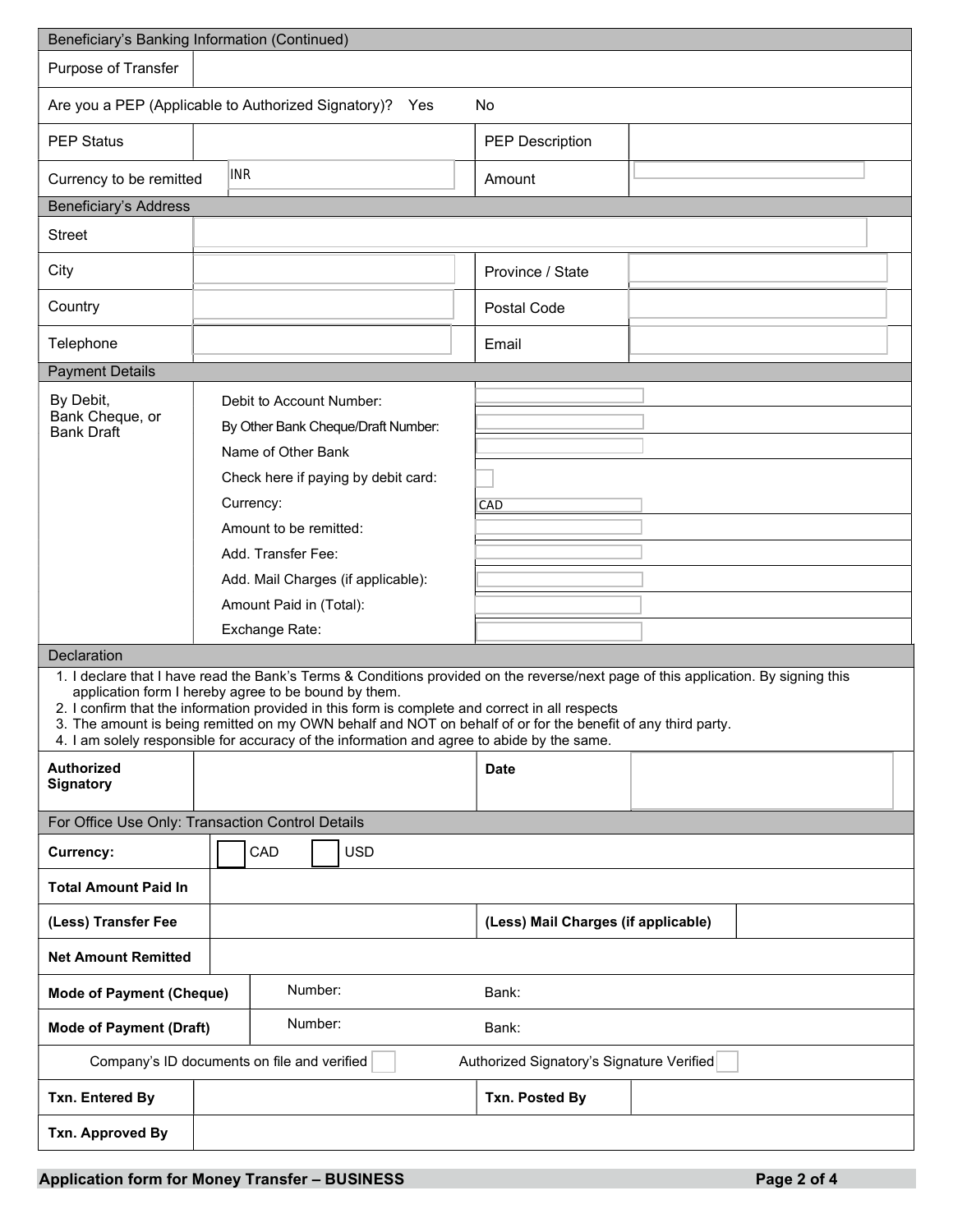## **OSBI** Canada Bank

## Terms & Conditions

- 1. Money Transfers are subject to regulatory verification processes. In the event of any delays in the processing of money transfers on account of such verifications, SBI Canada (hereinafter termed as the "Bank") will not be liable or responsible in any manner for the consequence of such a delay, including, without limitation, for losses or damages caused by any such delay.
- 2. The Bank will make reasonable efforts to process all transactions within 48 hours of receiving a money transfer request, subject to all regulatory verification processes being complete. The Bank will not be liable or responsible in any manner for delays in processing by beneficiary Banks, including without limitation, for losses or damages caused by such delay.
- 3. Payment of transferred funds is subject to rules and regulations of the country where the payment is to be made. In view of the prevalence of exchange regulations in some countries, the liability of the Bank in respect to the payment of the transferred funds shall not exceed in any case the extent to which the payment is allowed in the country in which the transferred funds are to be sent under any government or other restrictions existing in the place of payment or principal financial centre of the relevant currency or in the case of Euro, the European Union or any of its member countries, at the time the payment instructions are received or are to be carried out. Neither, the Bank, nor its correspondents or agents shall be liable for any delay or loss caused by or as a result of any act or order of any government agency or failure of any clearing, settlement or payment system or statute, regulation or any other causes whatsoever.
- 4. The bank may take its customary steps for the remittance according to this contract. In doing so, the bank shall be free on behalf of the applicant to remit or procure the remitting of funds by mail, telex, cable, SWIFT or any other means as it deems fit and to make use of any correspondent , sub-agent or other agency but in no case will the Bank or any of its correspondents or agents be liable for mutilation, interruptions, omissions , human or mechanical errors or delays occurring in the electric transmission, wire, cable or mails, or on the part of any postal authority, telegraph, wireless or cable company, or any employee of such authority or through any other cause. The Bank through its correspondents or agents or otherwise may send any message relative to this transfer in explicit language, code or cipher.
- 5. The Bank reserves the right to refuse to accept any application without assigning any reason.
- 6. In no event shall the Bank be liable for damages whether caused by any errors, negligence, actions or omissions, whether of itself of its employees or of any correspondent, sub-agent or other agent or their employees beyond the sum of Canadian Dollars 500.00 (Five Hundred Canadian Dollars Only), in addition to refund of the transaction amount and the transfer fees, if any. Beyond this, in no event shall the Bank or its employees or of any correspondent, sub-agent or other agent or their employees be liable for indirect, special, incidental, consequential, exemplary or punitive damages or like.
- 7. Currency, other than the country to which the remittance is made, shall be payable in the currency of said country at the Buying Rate of the Bank, its correspondents or agents , unless the Bank, the payee by arrangement with the paying correspondent or agent obtains payment in some other currency upon paying all charges of the Bank's correspondent or agent in connection therewith.
- 8. If the details of the parties bearing charges of the bank or the agent bank are not indicated, the bank charges will be borne by the applicant and the agent bank charges shall be borne by the beneficiary.
- 9. Unless, it is otherwise expressly and specifically agreed in writing, the bank may at its discretion convert into foreign values the funds received from the applicant at the rate as determined by the Bank at its discretion on the day such funds are received / cleared pursuant to its hold period policy. In such cases Banks statement in writing that it has effected such conversion shall be conclusive.
- 10. In the event of a refund from the Bank of the transferred funds, if desired, such refund shall be made, at the Bank's discretion, to the applicant, at the prevailing buying rate for the currency on day of the refund, in question less all costs, charges, expenses and interest (where applicable), provided that (a) none of the events specified in clause 11 below have occurred in respect of the currency in question, and (b) the Bank is in possession of the funds for which the payment instruction was issued, free from any exchange or other restrictions.
- 11. The Bank shall have no responsibility for or liability towards the applicant or any other person, whatsoever for any diminution in the value of funds due to taxes or depreciation or for the unavailability of such funds due to restrictions on the convertibility, requisitions, involuntary transfers, distraints of any character exercised by government(s) or military powers, wars, strikes, riots, malicious damages, acts of God, or other causes beyond the Banks control. In addition (i) if the currency's country of origin restricts availability, credits or transfers of such funds, the Bank will have no obligation whatsoever, to pay the funds, whether by way of draft or cash or by any other means in the relevant currency or any other currency and (ii) in the event of any matter related to EMU (European Economy and Monetary Union) (including but not

More on next page >>